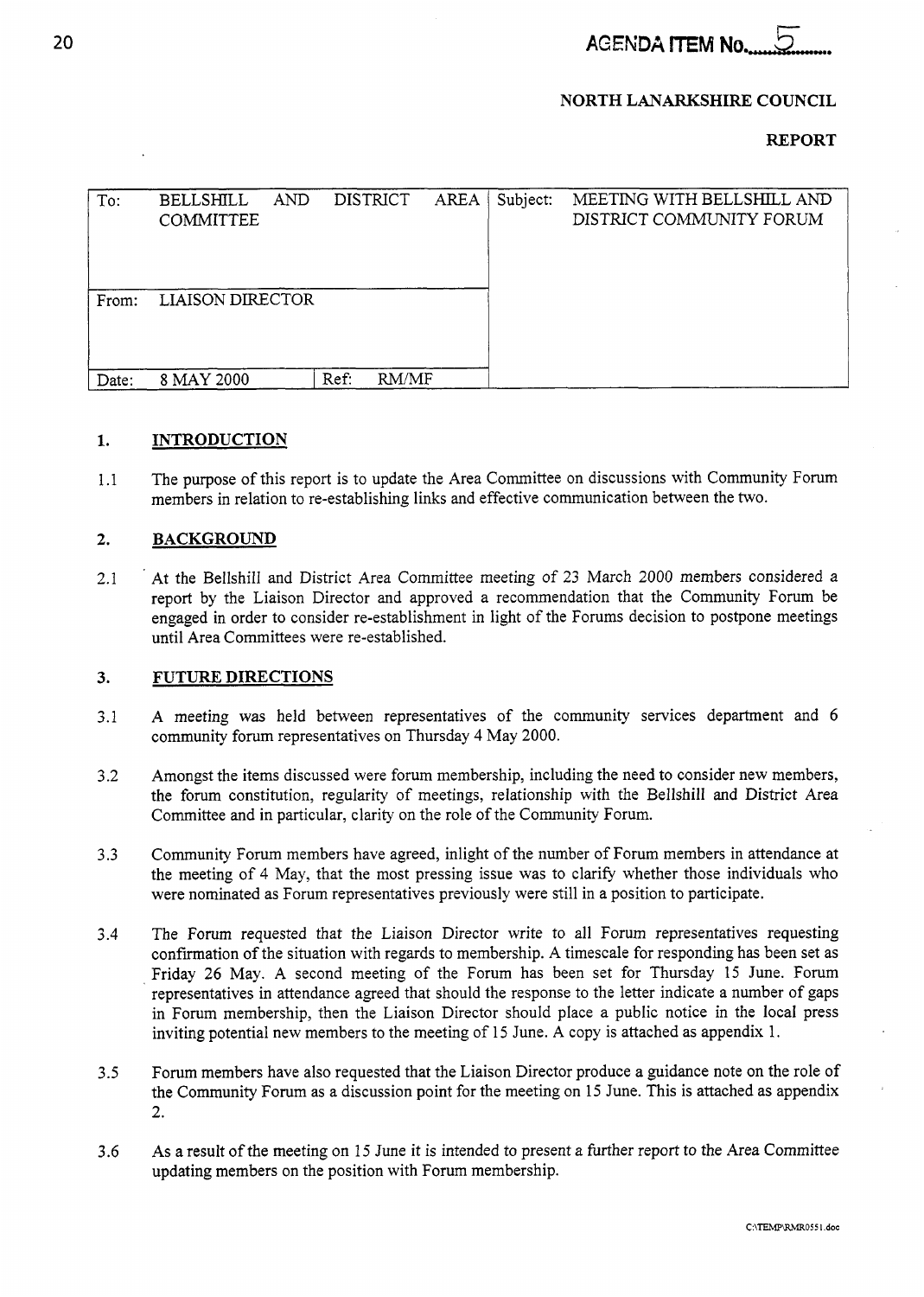# **4. RECOMMENDATION**

- 4.1 It is recommended that Committee:
	- (a) request that the Liaison Director produce a report to the next Area Committee with an update on the re-establishment of the Bellshill and District Community Forum
	- (b) otherwise note the content of this report.

Paul Juks

Liaison Director

l y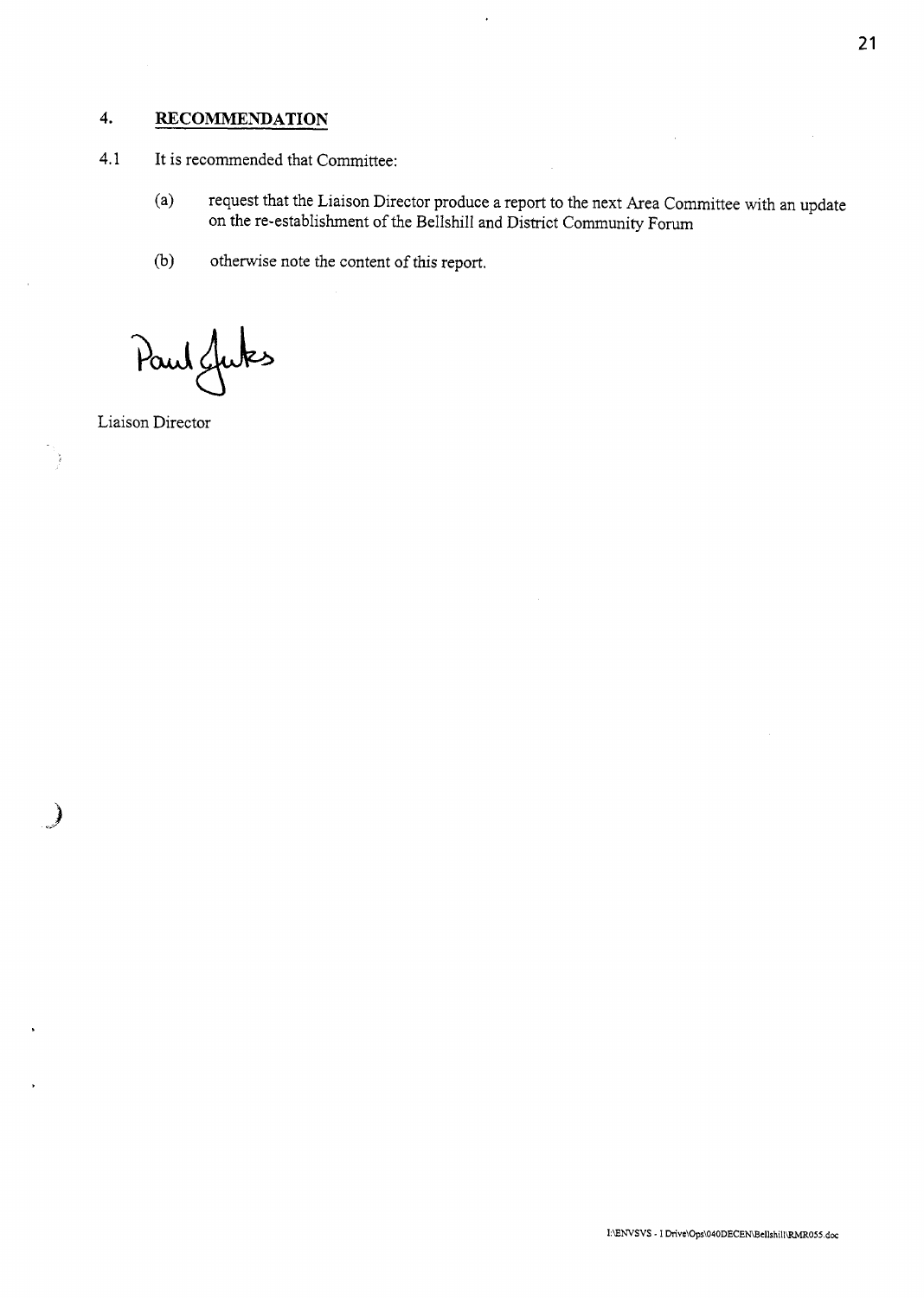**Department of Community Services Community Resources Division**  Buchanan Tower Buchanan Business **Park**  Stepps, G33 6HR

# **Jim McGuinness, Head of Community Resources**

*Director of Community Sewices Paul Jukes* 

|  |  |  | <b>Jim McGuinness, Head of Community Resources</b> |  |
|--|--|--|----------------------------------------------------|--|
|  |  |  |                                                    |  |

| Our Ref    | CS001/041/030              | Contact   | Robert McHarg           |
|------------|----------------------------|-----------|-------------------------|
| Your Ref   |                            | Telephone | 0141 304 18             |
| Date       | 5 May, 2000                | Fax       | 0141 304 1884           |
| Web Site : | http://www.northlan.gov.uk | E-mail:   | McHargR@northlan.gov.uk |

To All Members Bellshill Community Forum

Dear Colleague

# **BELLSEIILL** AND **DISTRICT COMMUNITY FORUM**

As you may be aware a meeting of the above group took place on Thursday 4 May 2000, in Bellshill Academy.

The purpose of the meeting was to discuss the re-establishment of the community forum in light of the recent decision to re-establish the Bellshill and District area committee. The forum had previously agreed to postpone meetings until the area committee was re-established. A number of matters were discussed at the meeting including, the purpose of the forum, the relationship with the area committee, the draft constitution as developed previously, future agenda items and finances for the forum. The most pressing matter discussed related to forum membership. It was noted that only half of those who had previously been elected as community forum representatives were in attendance or had given apologies for the meeting.

It was felt by those present that it was important to confirm the present situation in relation to community forum membership prior to discussing, in any detail, other issues.

To this end I would be obliged if you would complete the attached pro-forma, which asks you to indicate whether you are in a position to continue as a community forum representative, and return it in the envelope provided by Friday *26* May 2000.

I have attached for your information a note of the meeting of 4 May 2000.

If you have any questions relating to this meeting, the enclosed pro-forma, the community forum or the area committee, please do not hesitate to contact the officer named above.

Yours sincerely

**Paul Jukes**  Liaison Director.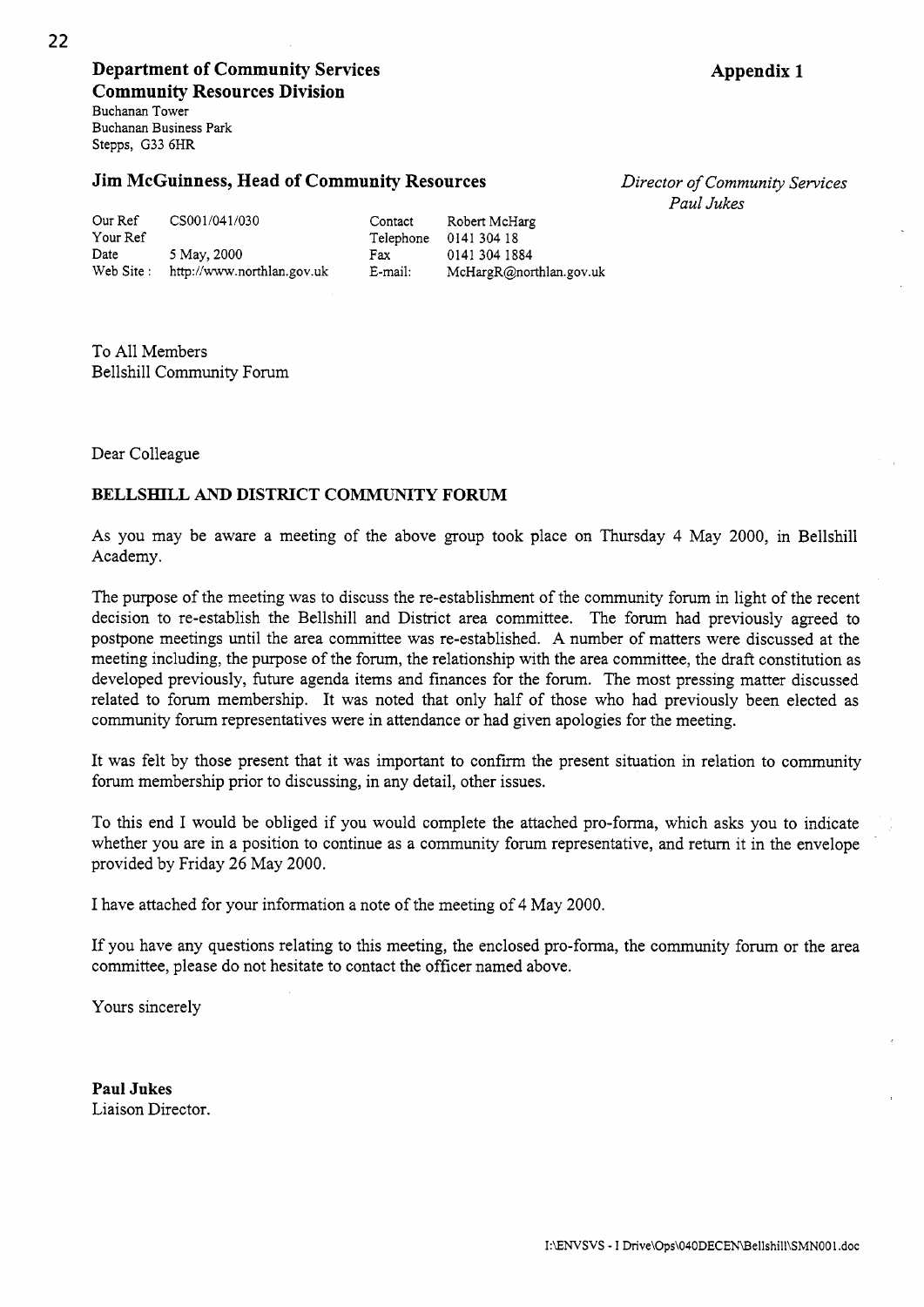## **BELLSHILL** AND **DISTRICT COMMUNITY FORUM**

# **REPRESENTATIVE'S PRO-FORMA**

Please use this form to indicate whether you are able to continue as a representative of the Bellshill and District community forum.

Name of Representative:

Address:

!

# **PLEASE TICK AS APPROPRIATE:**

I am able to continue as a representative of the Bellshill and District community forum *0* 

I am no longer in a position to continue as a representative of the Bellshill and District community forum  $\Box$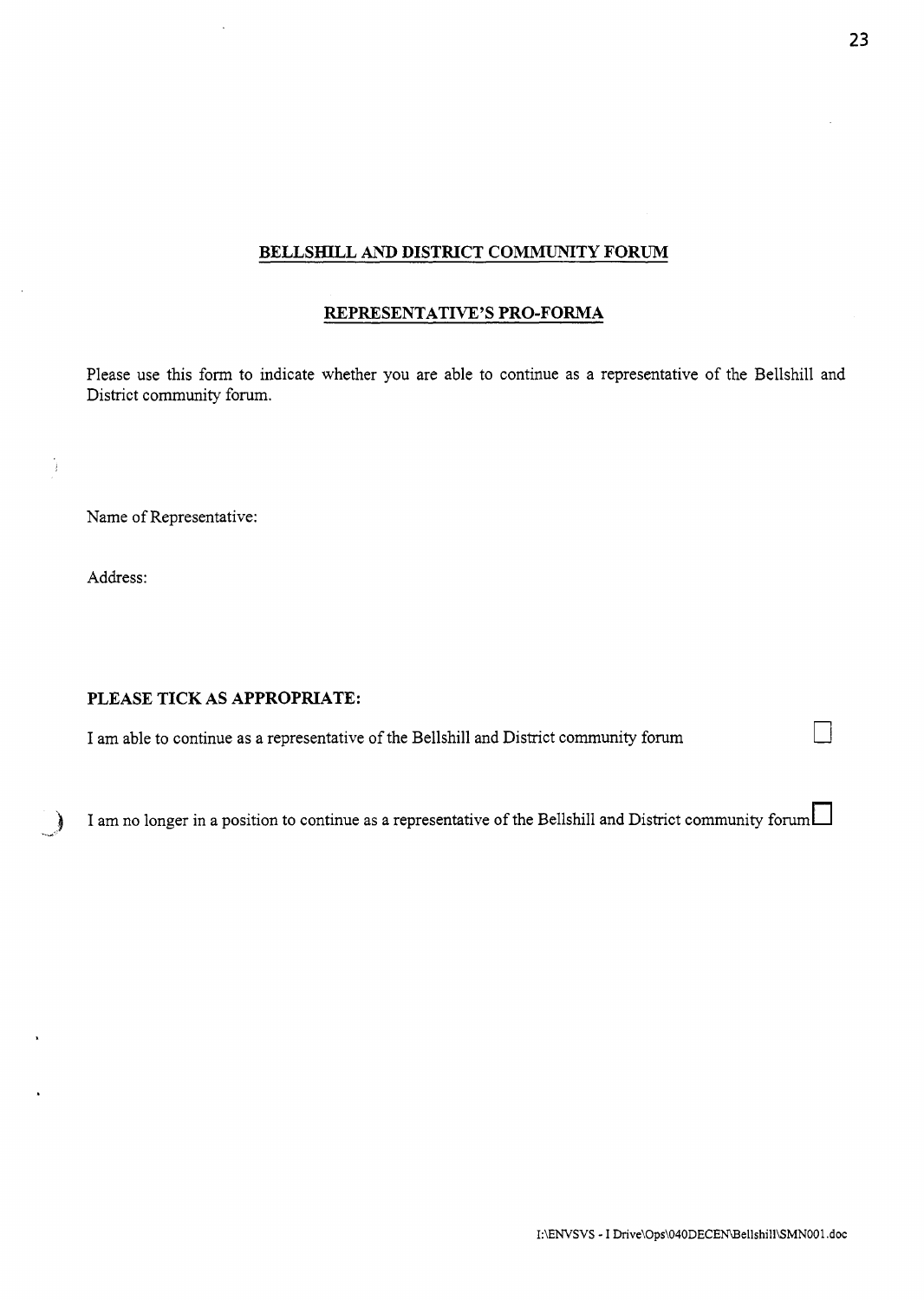## **Appendix 2**

## **NORTH LAKARKSHIRE COUNCIL**

### **Department of Community Services**

### **Establishing Community Forums** - **Guidance Note**

## **Introduction**

The purpose of this note is to help develop guidance from the department of community services regarding the establishment of community forums. Guidance is available on the basis that: -

- *0*  Responsibility for establishing community forums and developing effective working relationships with them rests with area committees:
- *0*  Forums should be developed in accordance with the terms of the Decentralisation Scheme and the principles approved each area committee; and
- *0*  There will be different outcomes in different areas and there is no blueprint for community forums - they are community structures and it is not for the council alone to decide their composition and role.

There are other sources of expertise within the council on developing effective community participation and other sources of knowledge regarding community organisations and policies in local areas.

## **The Principles and Aims of Community Forums**

The Decentralisation Scheme describes community forums as bringing together representatives from a range of community organisations top help identify local issues, improve local services and enable local action. The forums are described as a key mechanism for community representatives to raise issues and influence decisions. Once established community forums and area committees will negotiate working arrangements and effective communication links.

All area committees have approved an outline approach to establishing community forums and adopted a set of principles governing the operation of community forums.

- 1. Community forums will not be the only mechanism for consultation and involvement in decision making
- **2.**  In working to establish community forums the council recognises that existing community structures should not be ignored or replaced
- 3. Membership of forums should be wide to avoid domination by any one interest group
- 4. Adequate and appropriate training and servicing and support be on offer to forums
- *5.*  Forums are community structures and it is for communities to decide and review their composition, role and remit
- **6.**  Area committees must be able and willing to negotiate with community forums to seek agreement on different issues
- *7.*  In dealing with community forums the council will be open, honest and straightforward
- 8. Area committee members and relevant senior officers in the area will be accessible to community forums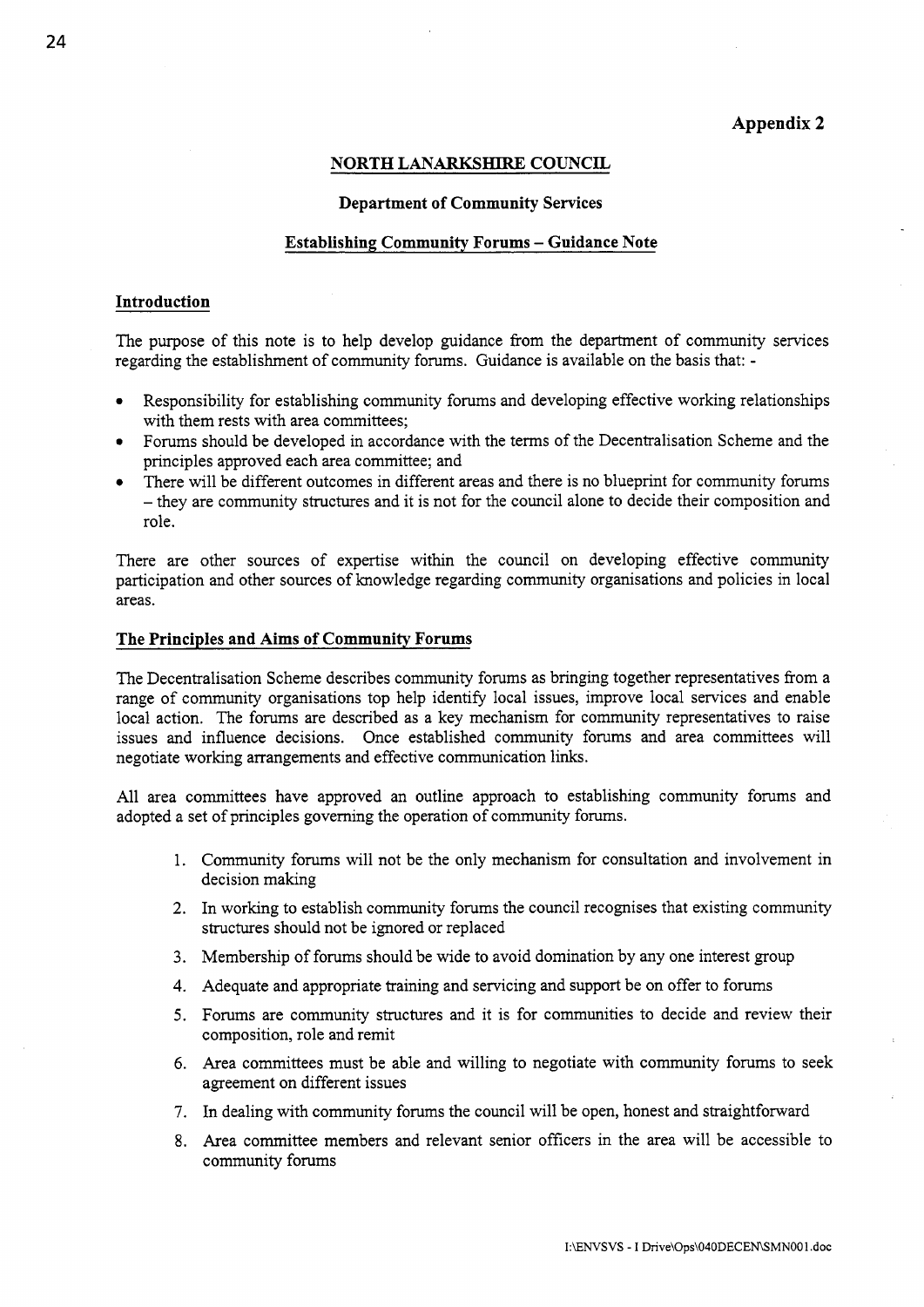- 9. The council will respect the views of community forums and listen carefully to observations, ideas, proposals and criticisms
- 10. The council will recognise the limitations of community forums as representatives of the people within an area but recognise also that community forums can help the council itself become more representative

From these principles a vision for community forums should be developed. This vision will highlight the central role of community involvement in decentralisation and should be shared by all those who have a contribution to make including area committee, community forum members, local people and council officials.

Without a shared vision and agreed aims it will be difficult to develop clear proposals and demonstrate that the council is committee to decentralisation and working in partnership with local people.

## **Steps to Establishing Community Forums**

Given that community forums are local structures to be developed by local people and community representatives it is essential that the council enters into the process of discussion and consultation with local people about how they would wish the community forums to be set up and operated. The following paragraphs provide some suggestions to begin this consultation.

- 1. **Who to involve from the local communities** an important initial decision is who to aim to involve from the area. This could be all known community organisations and any interested individuals. Education, social work, housing and community services all have some lists of community organisations. The Administration department maintains an updated list of all community councils. Local elected members are another good source of information about local organisations. **A** list of those participants who attended the decentralisation consultation meetings last October is also available.
- **2. Community forum proposals**  in order to inform and consult with local people regarding decentralisation and community forums, proposals need to be developed which are both clear and presentable and easily understood. Proposals could include some options, questions or issues for discussion regarding the following:-
	- *0*  The geographical areas to be included in each community forum;
	- *0*  The representation on community forums;
	- *0*  Selecting community members to serve on the forums; and,
	- *0*  Links between the community forum and both the area committee and wider community.
- 3. Informing people and inviting them to participate local people and community organisations require introductory information about the aims of decentralisation and the consultation to establish community forums. There are various methods of providing information and most areas will probably select more than one method:-
	- *<sup>0</sup>*Letters
	- *0* Leaflets
	- Presentations at local meetings
	- *0* Exhibitions
	- Advertisements/press releases